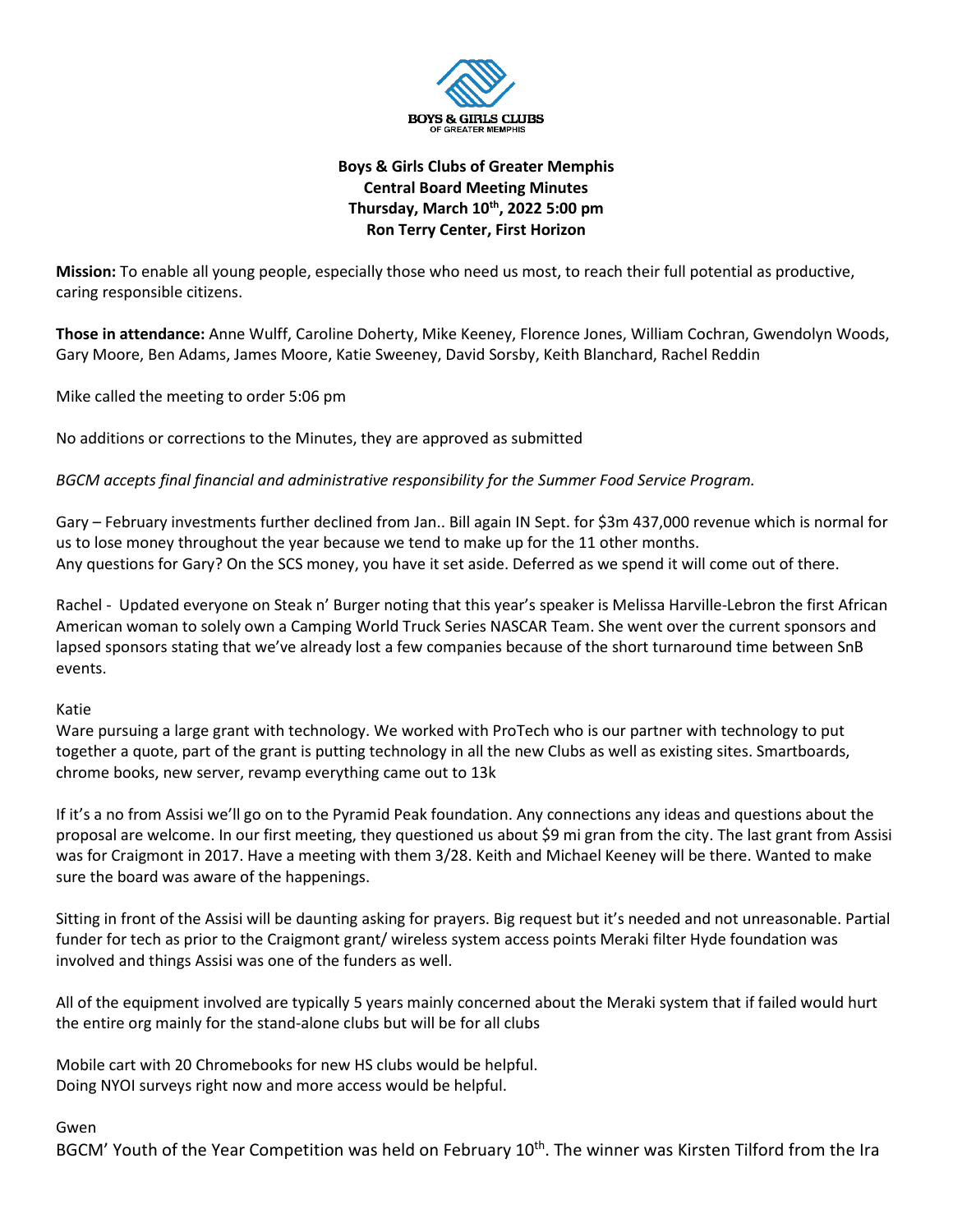Samelson Club. She will compete at the state competition in Nashville from March 28<sup>th</sup> -March 30<sup>th</sup>. Kirsten is a senior at White Station High School where she maintains a 3.83 G.P.A. She has plans to attend Howard University in the fall.

To help in recruiting efforts and to give our youth a fun time, we will be having a Spring Fair for all of our clubs on April 2nd. The event is open to kids 6-18 (the ages we serve). The Spring Fair will have music, food, games bouncers, activities and community resources available.

SV is capped but we anticipate all other stand-alone Clubs will be back up to pre covid numbers by the end of the summer. The new schools, 70% of their population is bussed into their schools. Can't do after-school programs with no way to get home. 30% will want to join BGCM? Hamilton has a lot of After-school programs existing, its population isn't as high as we were told.

Some have asked if a local middle school can attend the HS sites and we said absolutely!

Don't know if they'll ever get to Craigmont numbers but working toward that goal. Took 2 years to get it up to their current ADA. Figuring out what the principles and students want as far as programming. PPG painting program in the new sites, teaching soft skills at all the clubs and doing surveys to figure out what they want and what we can supply.

Hired a bus driver to help with student transportation.

# James

MK - Keith has stolen all your thunder. First live meeting James Moore titled VP of workforce development which means all the new schools and TTC

As of today, we have 7 online but by the end of the month will have all 10 operating. Just introduced the new Hamilton CD to the Hamilton HS staff and principal. Will work with school staff and administration to get students involved in BGC Schools that will not be a site for summer learning will set up BGC for the beginning of school to help those students. JA came to TTC with mostly guidance counsel Roswell 200 students will come over and tour TTC and check out what we're doing there and pay for lunch which will be cooked by the culinary students.

Recognizing that we entering a new world that we haven't had before. Interaction with the school system is better than we thought. Which schools make the best sense.

### Keith

100 correct 1 year ago biggest obstacle would be SCS but they've come through with flying colors and helped where they can' asked to change 3 schools to three that really need our clubs. Said no but the 3 will allow u in and are working with us. Lots of kinks to work out things to be expected.

Variety of spaces we're in number of kids type of kids how we integrate into the schools all very different Team and team leaders have different skill sets so that particular club will dictate what programs that club excels at. The daunting task second biggest surprise is the number of people who have applied for jobs within the school.

Ben A some are allowing Middle Schools, how many are involved? Oakhaven MS BTW, MS Raleigh Egypt MS, Craigmont MS

Club hours vary duet to school hours which vary depending on the school most get out at 6:30 pm Am could affect transportation issues. Most kids picked up by 6:30 but use the extra time to clean up the club. Bball affects the closing hour would 10 pm

YOY – most talented one we've had and best opportunity to go on past state.

Worked on her speech last week with Tammy LoCascio and fine-tuning. Will take KT to the FH studio next week and practice. Will do the virtual interview from the FH studio so that she will have better internet, sound, and confidence in her interview. Don't know why they decided to do the speeches virtually and all the other things in person in Nashville but excited about her possibilities